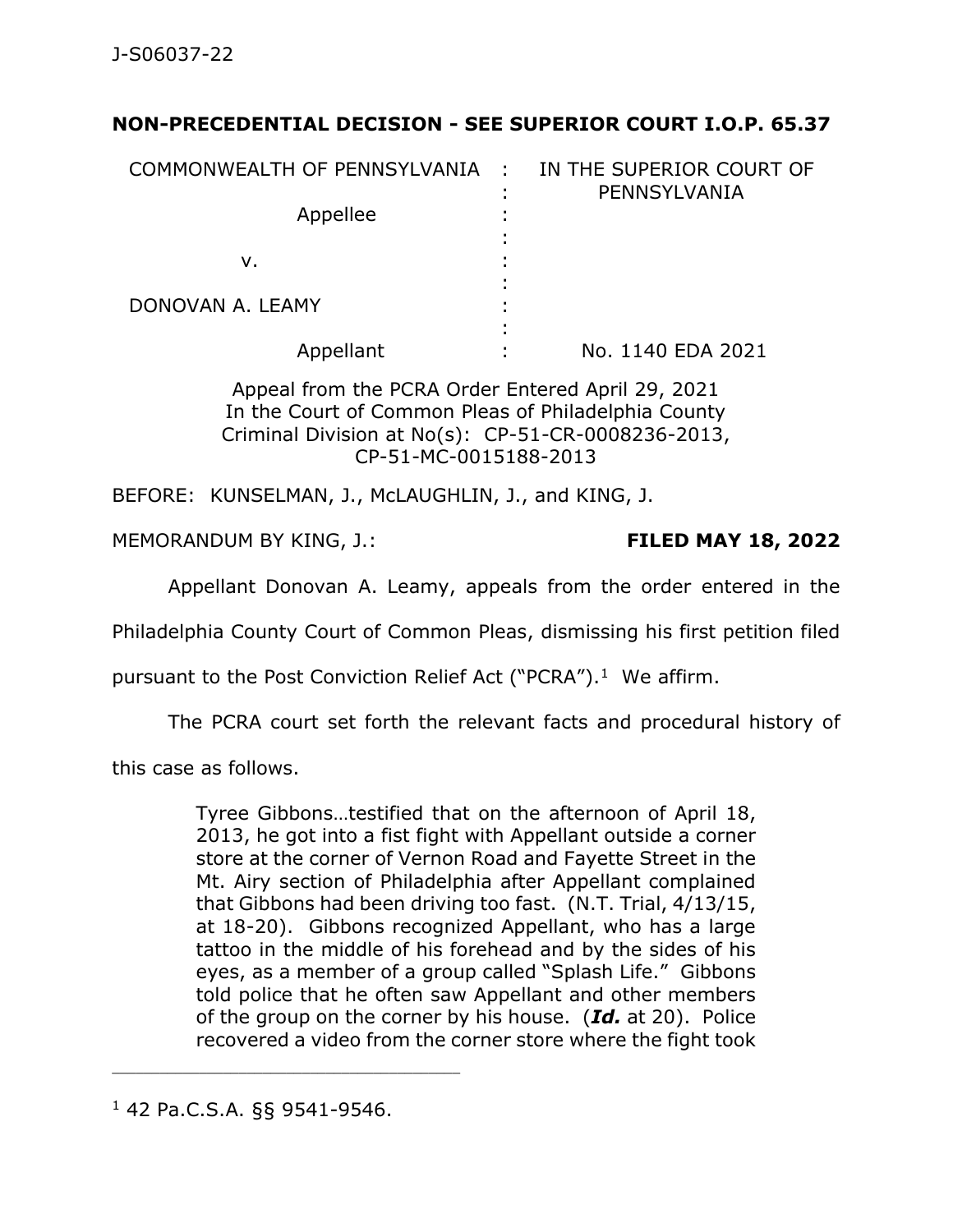place between Appellant and Gibbons. (N.T. Trial, 4/16/15, at 8-10). This video showed Appellant and Gibbons in a fight, with Gibbons getting the better of Appellant. (*Id.* at 119). Gibbons also told the police that he heard Appellant tell co-defendant, Drevon Williams…, to go get the gun. (N.T. Trial, 4/13/15, at 31). However, Williams declined, saying, "No, that's Ty, he's cool." (*Id.* at 32). Although Appellant claimed to have gotten over the fight once it ended, the evidence showed that Appellant was still tweeting about the fight on Twitter at 9:42 pm and 9:44 pm that night. (N.T. Trial, 4/16/15, at 140-141). One of the tweets contained numerous icons of fists and guns. (*Id.* at 137-140).

At approximately 9:00 pm that night, Gibbons picked up his cousin, Justin Tift…, who had just come to Philadelphia from North Carolina to visit his grandmother in the hospital. (N.T. Trial, 4/7/15, at 12-13). The two men stopped at a liquor store and then at Checker's before going to another cousin, Deonte Barr's…, house at 7900 Fayette Street. (*Id.* at 13). Tift testified that while at Checker's, he saw Gibbons speaking to someone in a white Impala. (*Id.* at 15). Mr. Tift testified that they arrived at 7900 Fayette Street sometime after 10:00 pm. (*Id.* at 17).

Approximately thirty minutes before the shooting, a truck pulled up next to Gibbon['s] cousin, Barr, on the street. (N.T. Trial, 4/16/15, at 13). Appellant's friend and codefendant, Williams, hopped out of the vehicle and asked Barr who was at his house. (*Id.*) Barr responded that only his mom was home. (*Id.* at 19). Barr could see the handle of a gun in Williams' waistband. (*Id.* at 17-19). Aware that a fight occurred earlier that day, Barr rushed home to warn his family. (*Id.* at 20, 22).

Tift testified that Barr returned to the house close to 11:00 pm and told them that "somebody grabbed him." (N.T. Trial, 4/7/15, at 17-19). Tift said that he and Gibbons went outside to look around and noticed a white Impala. (*Id.* at 17, 19). After about ten minutes, the Impala suddenly pulled off. (*Id.* at 20). About a minute later, Tift heard Gibbons say, "Run!" (*Id.* at 25). Gibbons made it safely back to the house, while Tift was shot ten times as he ran, falling in front of the steps of 7900 Fayette Street. (*Id.* at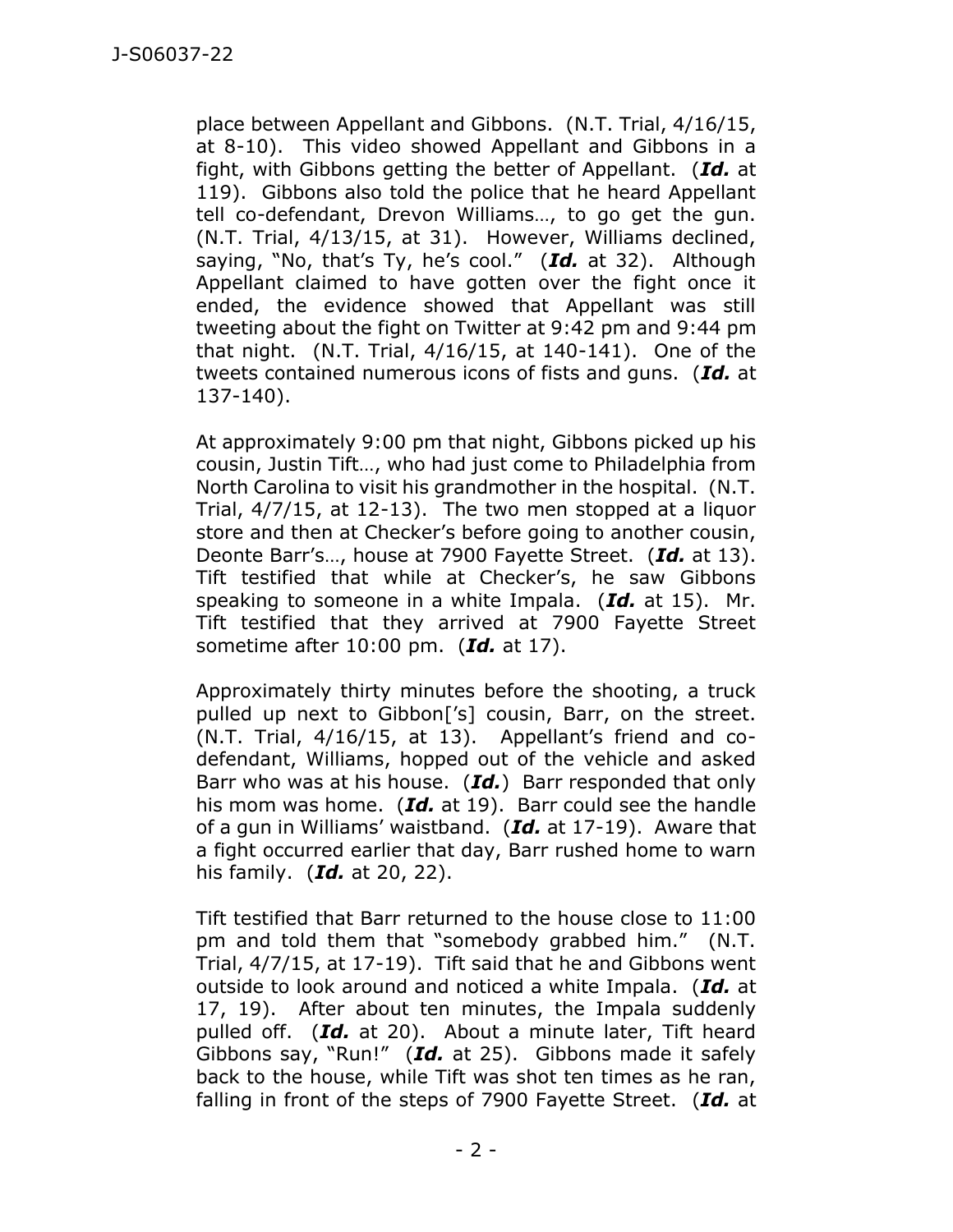25-26). Tift underwent several surgeries for his multiple gunshot wounds and was still undergoing rehabilitation at the time of the trial. (*Id.* at 27-31). The shooting left his right leg paralyzed. (*Id.* at 29). Tift testified that he is in constant pain in his right foot and knee. (*Id.* at 31).

Although Tift did not see who shot him, Gibbons told police that two males walked up on them and started shooting. (N.T. Trial, 4/13/15, at 16). Gibbons described one of the shooters as tall, thin build, dark skin with tattoos on his face. (*Id.* at 19, 21). Even though both shooters wore masks, he could see the distinct facial tattoos of Appellant. (*Id.* at 18, 31). Gibbons identified Appellant as the shooter and the same male that he engaged in a fist fight with earlier that day. (*Id.* at 31).

Appellant denied participation in the shooting and presented several alibi witnesses in his defense. One of the witnesses, Joan Seech, testified that she had known Appellant for many years. (*Id.* at 70). Ms. Seech testified that she was in her bedroom when she heard the gunshots. (*Id.* at 72). Initially, she testified that, after hearing the gunshots, she immediately went to her children's bedroom but did not see Appellant there. (*Id.* at 73). She testified that her children told her that Appellant had gone to see what had happened. (*Id.*) Ms. Seech later changed her testimony to say that Appellant was still in her home at the time of the shooting. (*Id.* at 83-90).

Sabrina Gray, Ms. Seech's daughter, claimed that Appellant was at her home all day, that he never left, and that he was with her in her room when the gunshots occurred. (*Id.* at 86-87). However, Ms. Gray was unable to explain how Appellant could have been at her home all day when a video showed him in a fight outside the corner store earlier that day. (*Id.* at 92-93).

Gerald Scott, who was present at the fist fight earlier in the day, testified that he was in Sabrina Gray's room with Appellant when they heard gunshots. (*Id.* at 98). Mr. Scott testified that he left with Appellant to see what had happened and was arrested. (*Id.* at 99). Mr. Scott refused to sign his statement to police. (*Id.* at 110-112).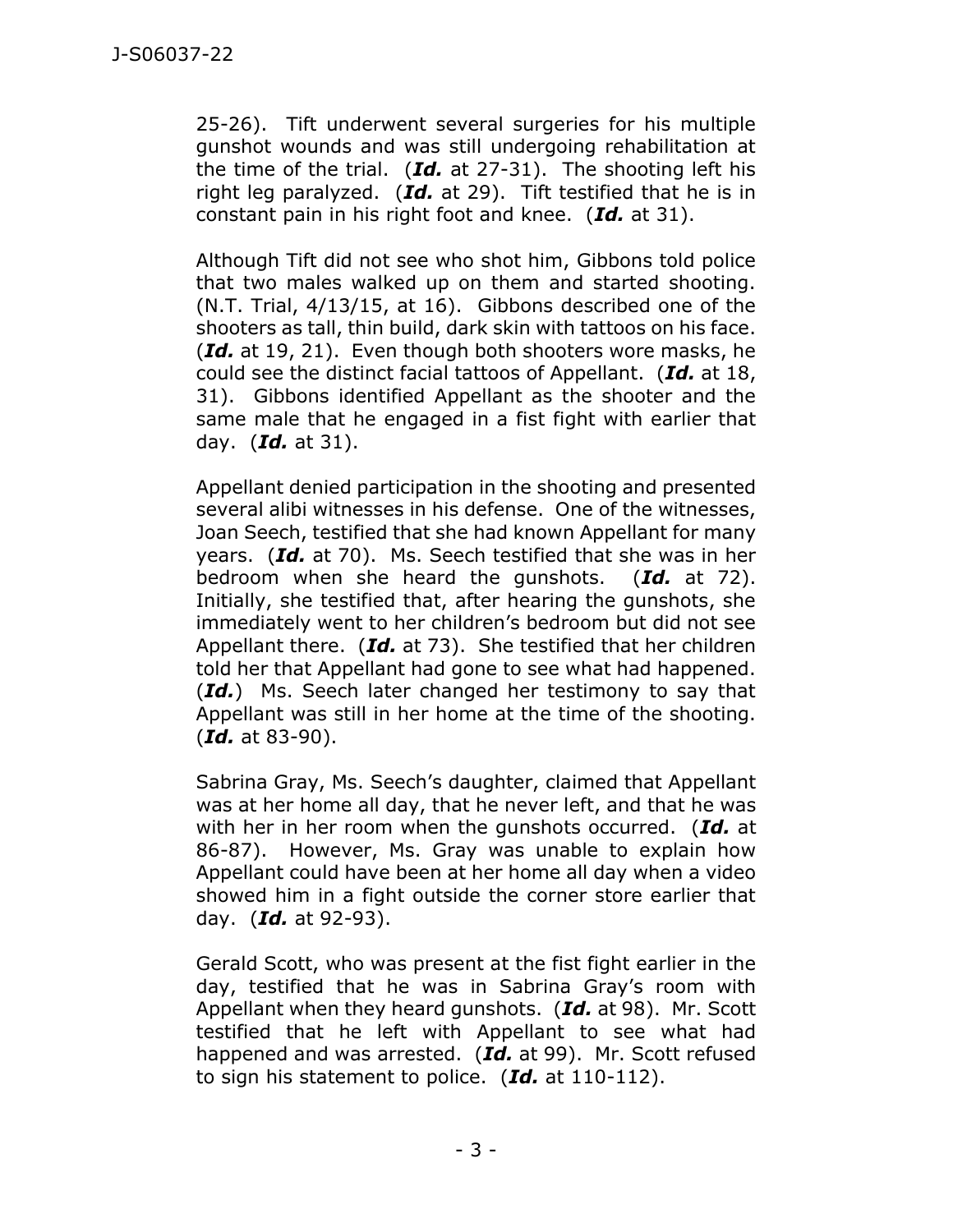(PCRA Court Opinion, 7/14/21, at 3-6) (record citation formatting altered; footnote omitted).

After a three-day non-jury trial, the court convicted Appellant on April 16, 2015, of two counts each of attempted murder, aggravated assault, conspiracy to commit aggravated assault, simple assault, and recklessly endangering another person, and one count each of firearms not to be carried without a license, carrying firearms in public, and possession of an instrument of crime. On July 23, 2015, the court sentenced Appellant to an aggregate term of 12 to 27 years of imprisonment. Appellant filed a timely notice of appeal, and this Court affirmed his judgment of sentence on May 15, 2017. *See Commonwealth v. Leamy*, 170 A.3d 1218 (Pa.Super. 2017) (unpublished memorandum). Appellant did not file a petition for allowance of appeal.

On February 16, 2018, Appellant filed a timely *pro se* PCRA petition. The court appointed counsel, who filed an amended PCRA petition on December 2, 2020. The court conducted an evidentiary hearing on April 29, 2021, after which it dismissed Appellant's petition. Appellant timely filed a notice of appeal on Tuesday, June 1, 2021, which was the day after the Memorial Day court holiday. On June 3, 2021, the court issued an order directing Appellant to file a Pa.R.A.P. 1925(b) statement. Appellant did not

- 4 -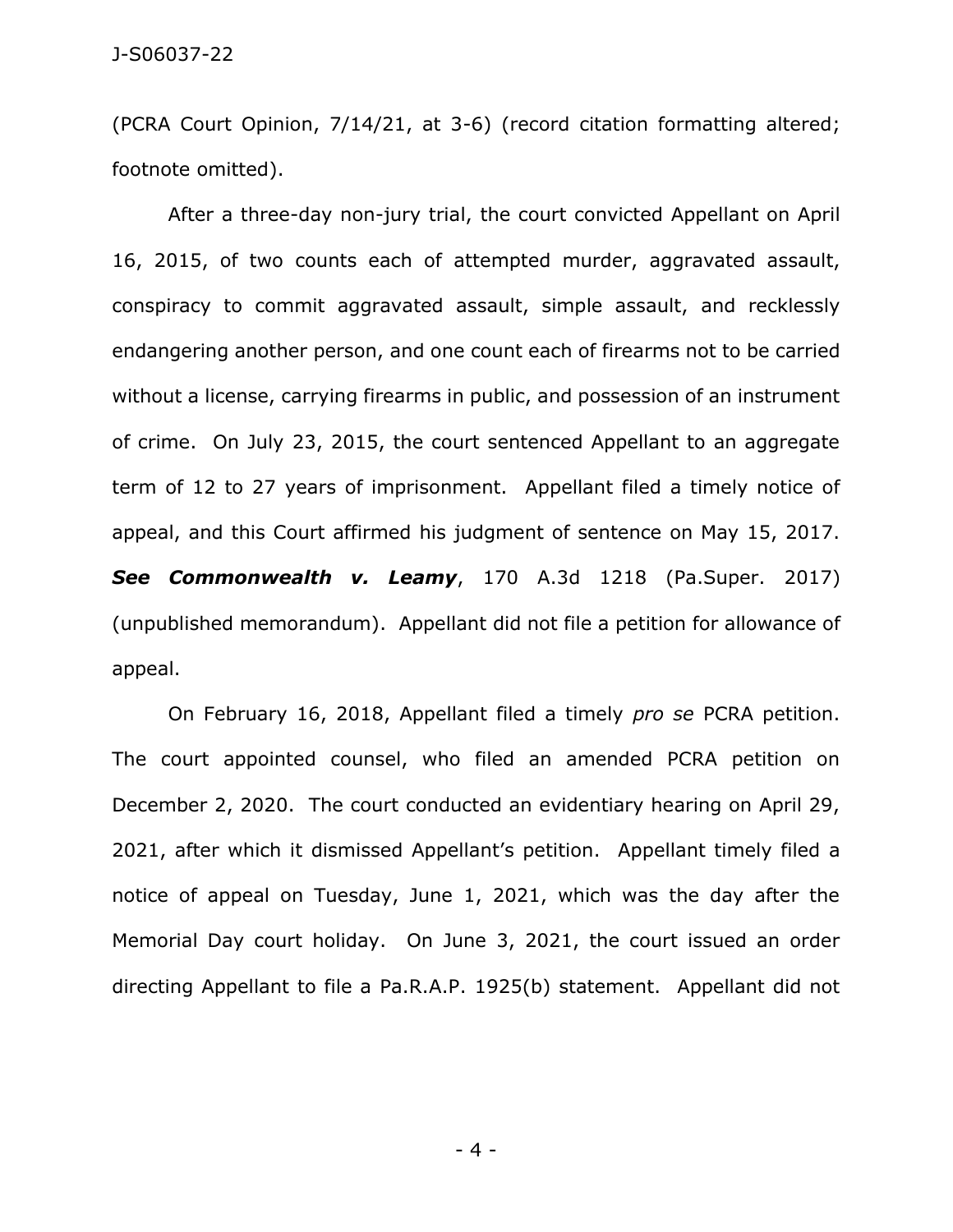comply with the order.<sup>2</sup>

Appellant raises one issue for our review:

Did the [PCRA] court err in dismissing [Appellant's] PCRA Petition after a hearing, where appellate counsel did not discover or raise on appeal an error of fact in the trial court's opinion, which the court relied on in part in reaching its finding of guilt?

(Appellant's Brief at 2) (footnote omitted).

\_\_\_\_\_\_\_\_\_\_\_\_\_\_\_\_\_\_\_\_\_\_\_\_\_\_\_\_\_\_\_\_\_\_\_\_\_\_\_\_\_\_\_\_

Preliminarily, we must discern whether Appellant waived this issue by failing to file a court-ordered Rule 1925(b) statement. "The complete failure to file the [Rule] 1925 concise statement is *per se* ineffectiveness because it is without reasonable basis designed to effectuate the client's interest and waives all issues on appeal." *Commonwealth v. Burton*, 973 A.2d 428, 432 (Pa.Super. 2009). However, "this Court may decide the appeal on the merits if the trial court had adequate opportunity to prepare an opinion addressing the issues being raised on appeal." *Id.* at 433. *See also* Pa.R.A.P. 1925(c)(3).

Here, in its opinion, the PCRA court discusses the issue raised by Appellant in his PCRA petition, which encompasses the issue he has raised on appeal. (*See* PCRA Court Opinion at 9-13). Accordingly, this Court may

<sup>&</sup>lt;sup>2</sup> In his brief, Appellant's counsel admits that he "failed to put the current appeal on his schedule and failed to file a 1925(b) Statement of Matters Complained of on Appeal." (Appellant's Brief at 2 n.1).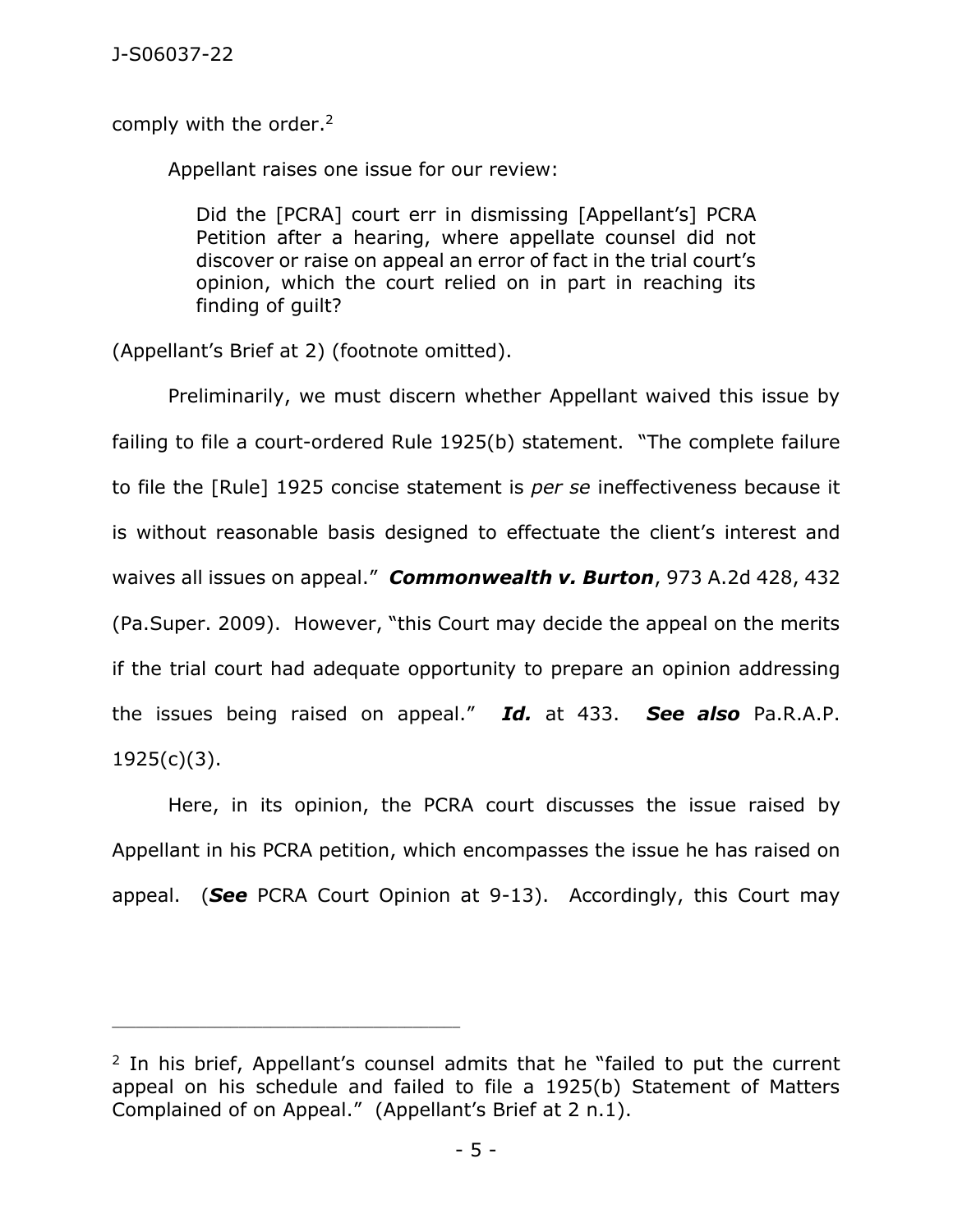decide the appeal on the merits.<sup>3</sup>

\_\_\_\_\_\_\_\_\_\_\_\_\_\_\_\_\_\_\_\_\_\_\_\_\_\_\_\_\_\_\_\_\_\_\_\_\_\_\_\_\_\_\_\_

Appellant argues that appellate counsel was ineffective on direct appeal where counsel failed to discover an error made by the trial court in its recitation of the facts stated in the court's Rule 1925(a) opinion that preceded Appellant's direct appeal. Appellant asserts that the trial court misapprehended the evidence presented when it described the vehicle that approached Barr prior to the shooting as a white Impala rather than a black truck. Appellant insists that both the trial court and this Court relied on that misstatement as circumstantial evidence of Appellant's identity as the shooter. Given this error, Appellant claims appellate counsel was ineffective in failing to file a petition for allowance of appeal with the Supreme Court. Appellant avers that he asked appellate counsel to file a petition for allowance of appeal on his behalf, but counsel declined to do so. Appellant concludes appellate counsel rendered ineffective assistance, and this Court must reverse the order denying PCRA relief. We disagree.

Our standard of review of the denial of a PCRA petition is limited to examining whether the evidence of record supports the court's determination

<sup>&</sup>lt;sup>3</sup> The Commonwealth argues that Appellant also waived his claim on appeal by failing to ensure that the certified record contained a copy of the notes of testimony from the PCRA evidentiary hearing. (*See* Commonwealth's Brief at 6). Although the Commonwealth is correct that a copy of the hearing transcript was not included in the certified record, the hearing was transcribed, and we were able to make an informal inquiry and obtain the notes of testimony. Thus, we decline to find waiver on this ground.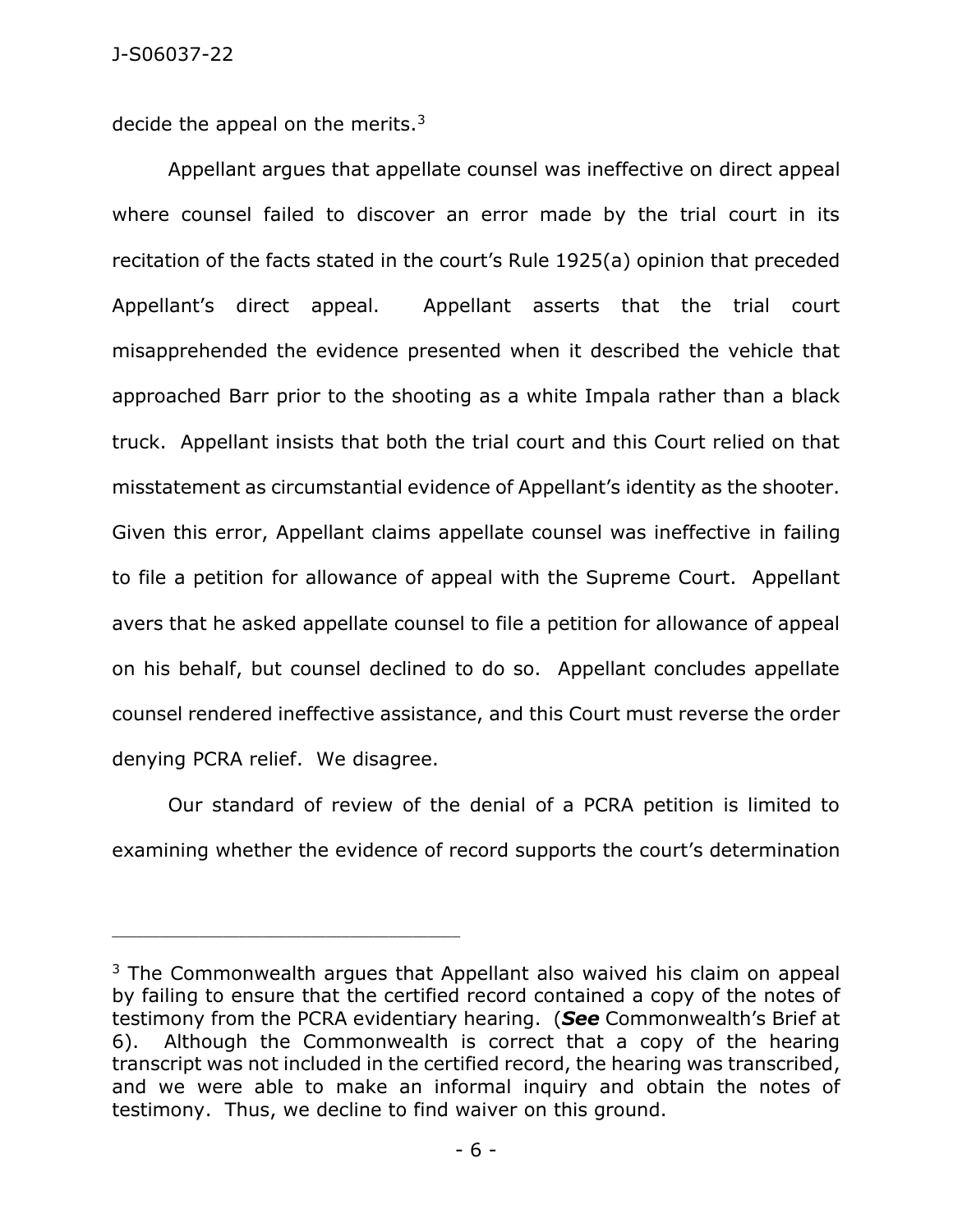and whether its decision is free of legal error. *Commonwealth v. Conway*,

14 A.3d 101 (Pa.Super. 2011), *appeal denied*, 612 Pa. 687, 29 A.3d 795

(2011). This Court grants great deference to the findings of the PCRA court if

the record contains any support for those findings. *Commonwealth v. Boyd*,

923 A.2d 513 (Pa.Super. 2007), *appeal denied*, 593 Pa. 754, 932 A.2d 74

(2007). We give no such deference, however, to the court's legal conclusions.

*Commonwealth v. Ford*, 44 A.3d 1190 (Pa.Super. 2012).

This Court has explained:

[I]n presenting a PCRA claim of ineffective assistance of counsel for failing to file a requested petition for allowance of appeal, an appellant need not show that the petition would likely have been granted, but merely that the appeal was requested and counsel failed to act. [*See Commonwealth v. Liebel*, 573 Pa. 375, 383-384, 825 A.2d 630, 635 (2003)]. In these situations, the Supreme Court has effectively held that the prejudice prong of the test for ineffective assistance has been established *per se*. *See id.*

On the other hand, "[b]efore a court will find ineffectiveness of counsel for failing to file a direct appeal, the defendant must prove that he requested an appeal and that counsel disregarded that request." *Commonwealth v. Knighten*, 742 A.2d 679, 682 (Pa.Super. 1999)[, *appeal denied*, 563 Pa. 659, 759 A.2d 383 (2000)]. Clearly, if a request to file a direct appeal is necessary to sustain an ineffectiveness claim based upon the failure to file a direct appeal, then such a request is also necessary where the alleged ineffectiveness is the failure to file a petition for allowance of appeal. *Cf. Commonwealth v. Cooke*, 852 A.2d 340, 344 (Pa.Super. 2004) and *Commonwealth v. Gadsden*, 832 A.2d 1082, 1088 (Pa.Super. 2003)[, *appeal denied*, 578 Pa. 162, 850 A.2d 611 (2004)] (directing PCRA court upon remand to determine whether appellant requested that petition for allowance of appeal be filed).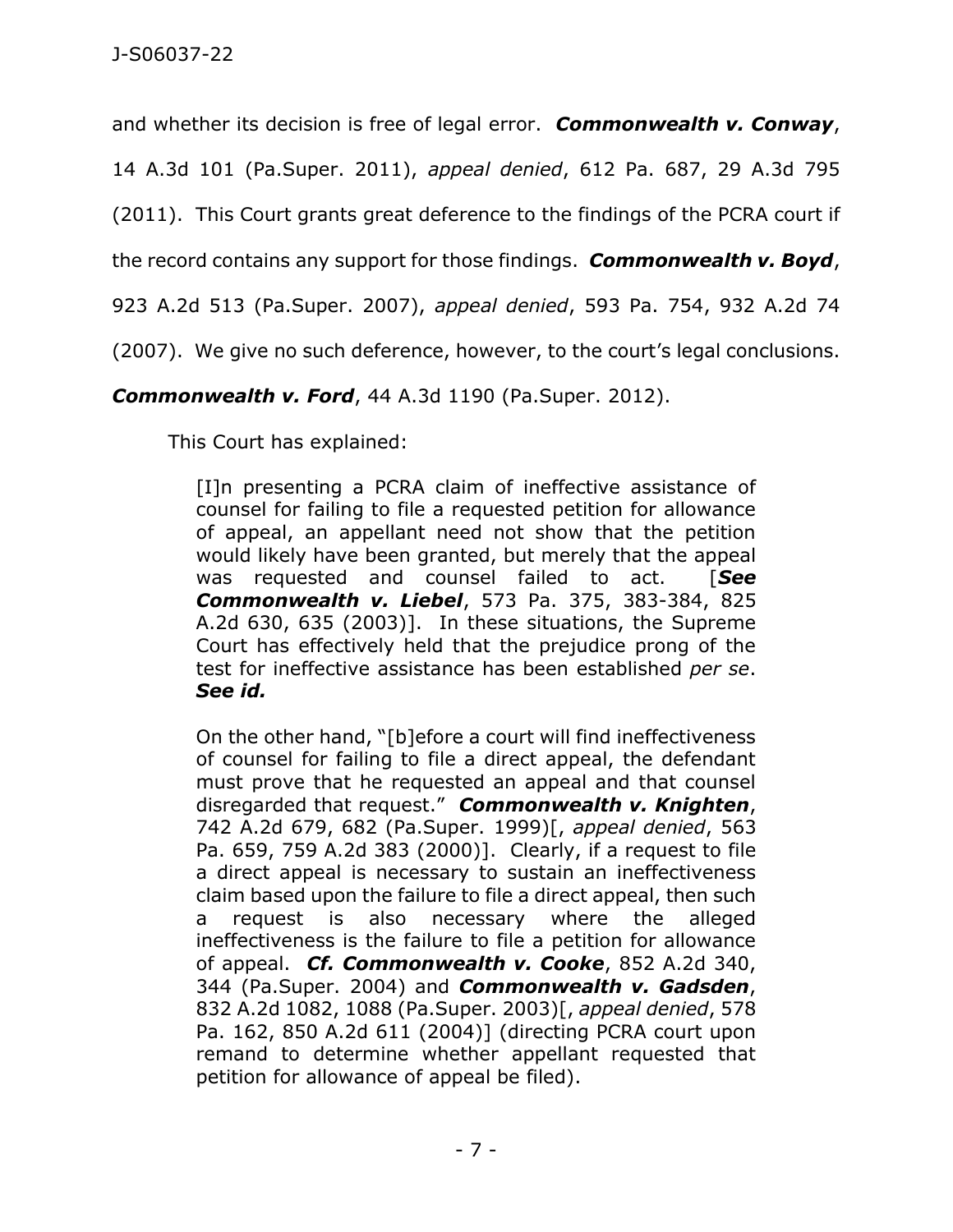*Commonwealth v. Bath*, 907 A.2d 619, 622 (Pa.Super. 2006), *appeal* 

*denied*, 591 Pa. 695, 918 A.2d 741 (2007).

Where no request has been made, an appellant must establish that a duty to consult was owed. Under *Roe* and **Touw**, an appellant may establish a duty to consult by indicating issues that had any potential merit for further review. *See Roe* [*v. Flores-Ortega*, 528 U.S. 470, 480, 120 S.Ct. 1029, 1036, 145 L.Ed.2d 985 (2000); *Commonwealth v. Touw*, 781 A.2d 1250, 1254 (Pa.Super. 2001)]. This does not require appellant to demonstrate that the Supreme Court would likely grant review to a petition for allowance of appeal, but only that appellant must show that any issue **rises above frivolity**.

## *Bath, supra* at 623-24 (emphasis added).

Instantly, at the PCRA hearing, appellate counsel testified that he did not remember receiving a phone call or letter from Appellant asking him to file a petition for allowance of appeal on Appellant's behalf; if counsel had received such a request, counsel stated he would have honored it. (*See* N.T. PCRA Hearing, 4/29/21, at 24). Appellate counsel further explained that if he had known about the alleged "mistaken fact" cited by Appellant when advising Appellant not to file a petition for allowance of appeal, he "probably would have given him the same advice because [he did not] think the Superior Court actually relied on what we're talking about…in making its decision." (*Id.*)

In its opinion denying relief, the PCRA court explained that after evaluating testimony from Appellant and appellate counsel at the hearing, it did not find Appellant's testimony credible concerning Appellant's alleged request that counsel file a petition for allowance of appeal on Appellant's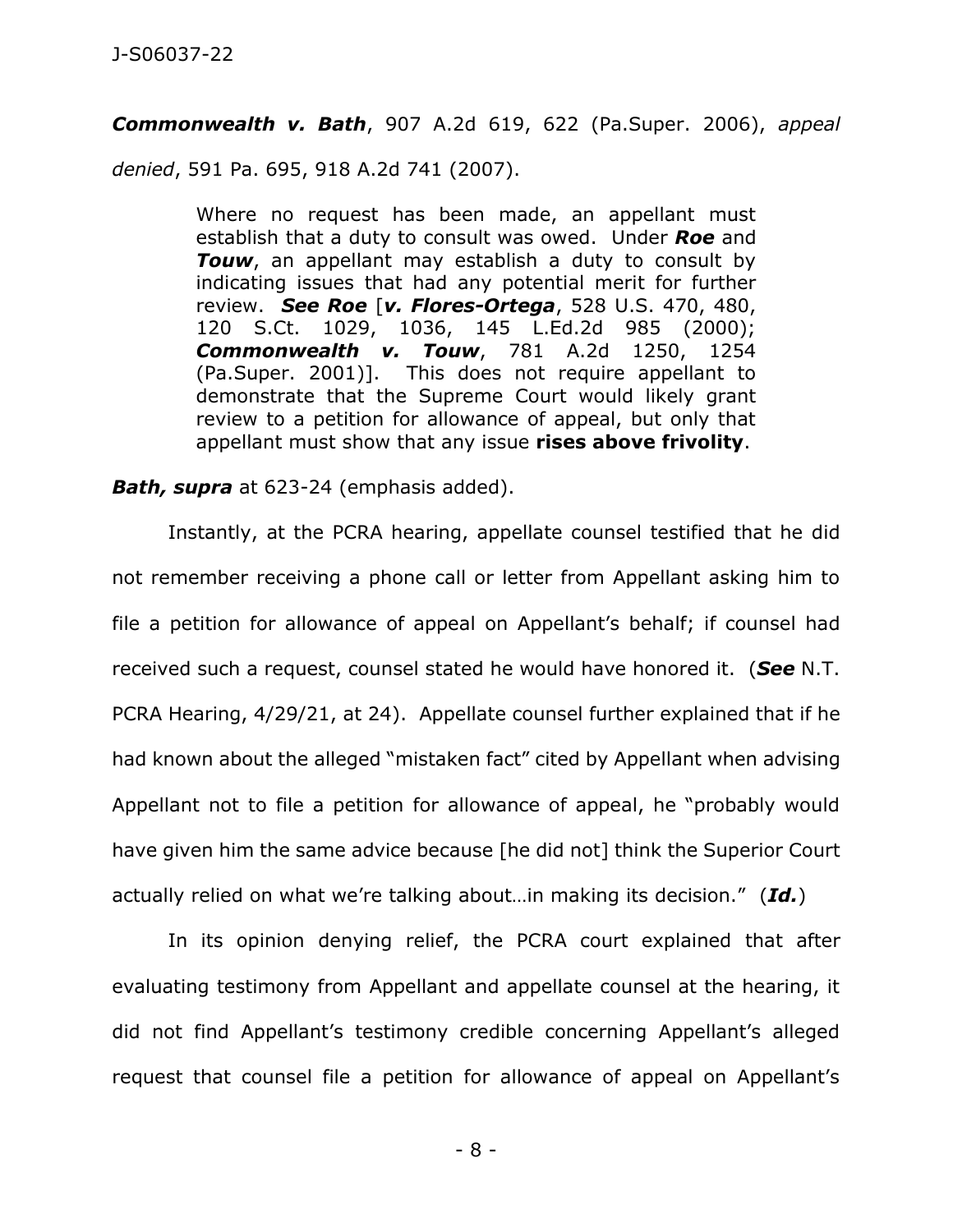behalf. (*See* PCRA Court Opinion at 9). Further, the PCRA court explained:

The Superior Court relied on the copious amount of evidence that established Appellant's guilt. Any mistake regarding what type of vehicle Drevon Williams exited when he approached Deonte Barr was insignificant considering the amount of compelling evidence of Appellant's guilt…. The Superior Court's analysis was based on the record, not the trial court's written opinion. Appellant cannot show that the misidentification of a vehicle in the trial court's opinion prejudiced him and that the result of the direct appeal would have been different had appellate counsel pointed out the error….

(*Id.* at 13).

Our review of the record supports the court's determination that Appellant did not demonstrate that he requested counsel to file a petition for allowance of appeal on his behalf, and that counsel disregarded that request. Therefore, Appellant cannot establish *per se* ineffectiveness. *See Bath, supra*. Furthermore, regarding whether counsel had a duty to consult with Appellant about filing a petition for allowance of appeal, Appellant cannot establish that his issue "rises above frivolity" because, as discussed by the PCRA court, the mistaken fact on which Appellant relies was so insignificant considering the amount of compelling evidence of Appellant's guilt. *See id.* Accordingly, we affirm the order denying Appellant's PCRA petition.

Order affirmed.